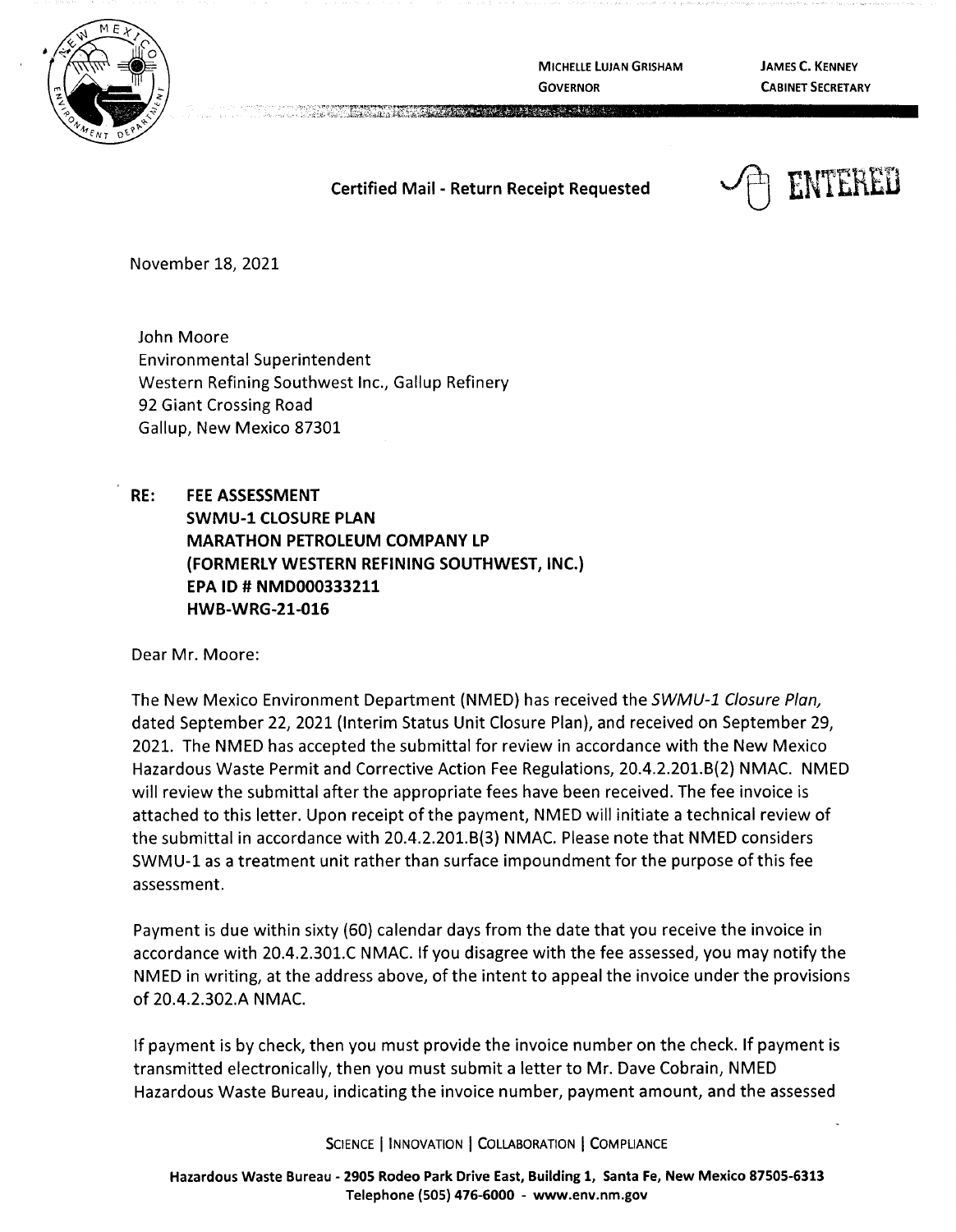Mr. Moore November 18,2021 Page 2

activity prior to transferring funds.

If you have any questions regarding this letter, please contact Michiya Suzuki of my staff at 505- 690-6930.

 $\ddot{\phantom{a}}$ 

Sincerely,

 $D_u/l_u^2l$ 

Dave Cobrain Program Manager Hazardous Waste Bureau

cc: J. Sanchez, NMED HWB L. Tsinnajinnie, NMED HWB M. Suzuki, NMED HWB